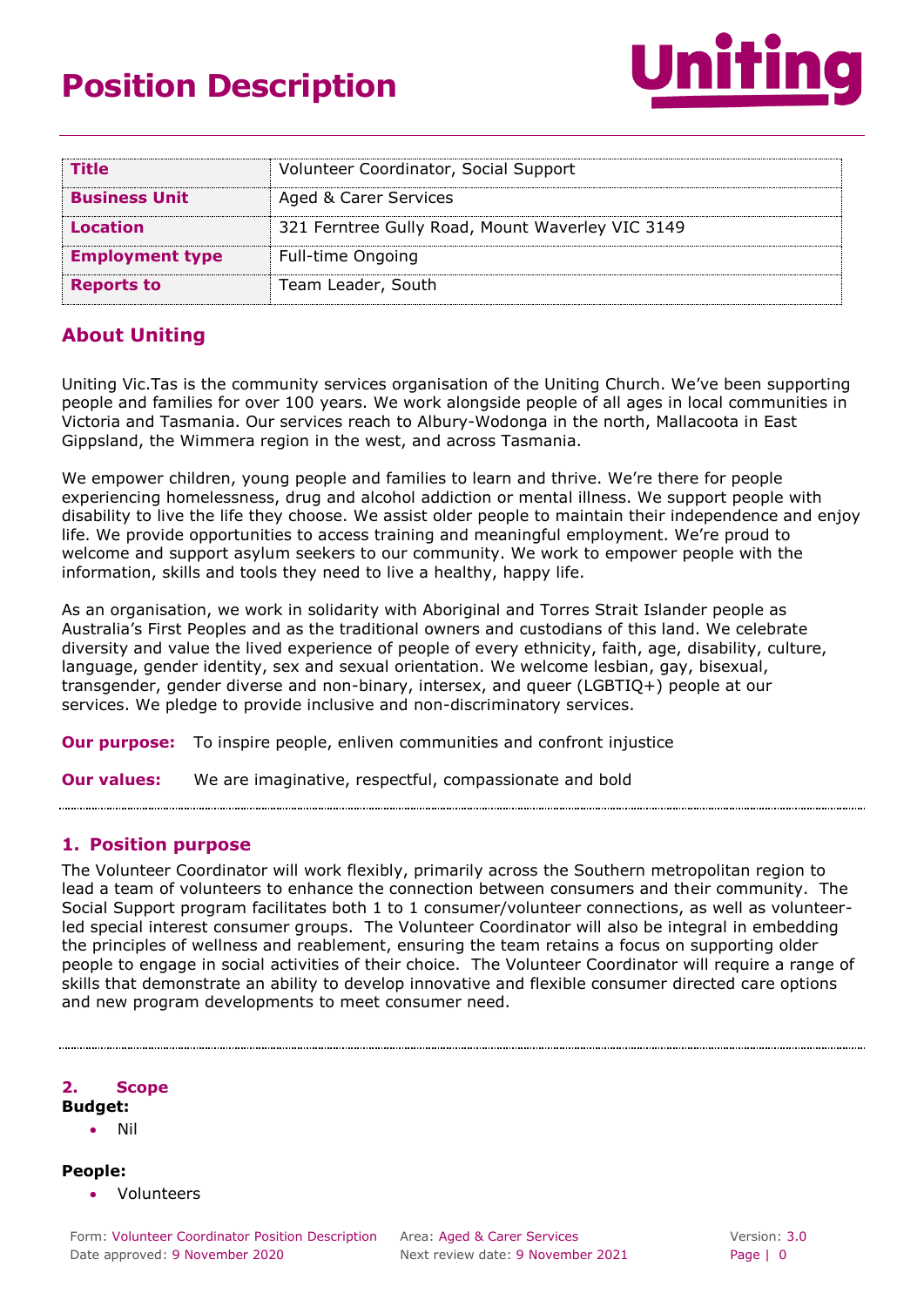

#### **3. Relationships**

#### **Internal:**

- Intake & Recruitment Team
- All Aged and Carer staff
- All Corporate Support services staff

#### **External**

- Consumers
- Volunteers

- Local community providers / partners
- Government funding bodies

## **4. Key responsibility**

| ł.<br>Key responsibility areas             |                                                                                                                                                                                                                                                                                                                                                                                                                                                                                                                                                                                                                                                                                                                                                                                                                                                                                                                                                                                                                                                                                                                                                                                                                                                                                                                                                                                                                                                                                                                                                                          |  |
|--------------------------------------------|--------------------------------------------------------------------------------------------------------------------------------------------------------------------------------------------------------------------------------------------------------------------------------------------------------------------------------------------------------------------------------------------------------------------------------------------------------------------------------------------------------------------------------------------------------------------------------------------------------------------------------------------------------------------------------------------------------------------------------------------------------------------------------------------------------------------------------------------------------------------------------------------------------------------------------------------------------------------------------------------------------------------------------------------------------------------------------------------------------------------------------------------------------------------------------------------------------------------------------------------------------------------------------------------------------------------------------------------------------------------------------------------------------------------------------------------------------------------------------------------------------------------------------------------------------------------------|--|
| <b>Service Delivery</b>                    | Manage the day to day operations of your volunteer team,<br>$\bullet$<br>ensuring all aspects of service delivery are undertaken<br>Ensure individualized consumer support plans reflect the<br>$\bullet$<br>principals of wellness, reablement and consumer choice<br>Ensure consumer and volunteer reviews are completed in a<br>$\bullet$<br>timely manner<br>Develop and maintain strong working relationships with<br>$\bullet$<br>consumers, carers, volunteers, staff, key stakeholders, and<br>internal and external networks<br>Maintain accurate and timely records in consumer and<br>$\bullet$<br>volunteer management systems.<br>Identify opportunities for improvement and work with the<br>$\bullet$<br>leadership team to implement positive, innovative, and<br>creative change; whilst encouraging this in others<br>Identify, mitigate, and report risk through identified channels<br>$\bullet$<br>and processes, demonstrating an understanding of individual,<br>program and organizational risk, as well as an appropriate<br>sense of urgency in risk reporting<br>Understand and contribute to, as required, your program<br>۰<br>budget and adhere to Uniting's financial management<br>processes, such as petty cash, invoicing, reimbursements, etc.<br>Demonstrate the capacity to provide a high standard of<br>$\bullet$<br>reporting to key stakeholders as requested<br>Maintain accurate and timely records in consumer and<br>$\bullet$<br>volunteer management systems<br>Demonstrate excellent time management skills<br>$\bullet$ |  |
| <b>Leadership &amp;</b><br><b>Teamwork</b> | Deliver high quality customer service by leading and<br>$\bullet$<br>developing a team of volunteers to provide a flexible model of<br>service delivery, while meeting relevant performance and<br>outcome indicators and achieving excellent consumer<br>outcomes<br>Lead your team by example; being yourself a respectful,<br>$\bullet$<br>professional, constructive, and collaborative team member,<br>who demonstrates flexibility to work across all areas as and<br>when required                                                                                                                                                                                                                                                                                                                                                                                                                                                                                                                                                                                                                                                                                                                                                                                                                                                                                                                                                                                                                                                                                |  |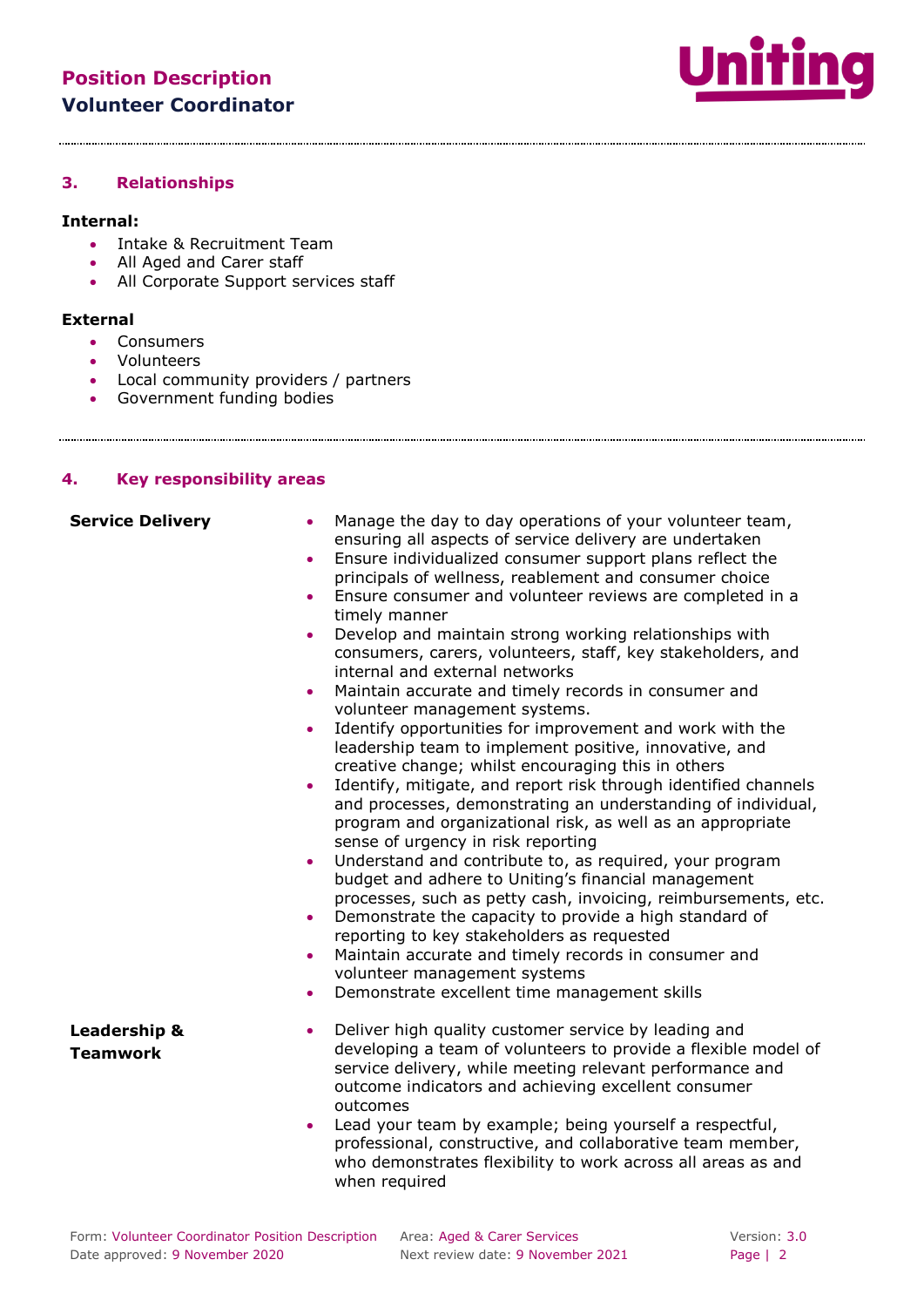

|                                         | Have the capacity to communicate effectively, in a range of<br>mediums and a variety of settings, working toward best<br>outcomes for consumers<br>Demonstrate an ability to work effectively in a changing<br>$\bullet$<br>environment while supporting change within the team<br>Demonstrate an innovative approach when responding to<br>$\bullet$<br>consumer choice and decision making<br>Actively participate in Uniting's staff and volunteer<br>management processes, such as supervision, coaching,<br>constructive feedback, assistance with task prioritization, team<br>meetings, performance reviews and professional development<br>opportunities<br>Promote a healthy workplace culture, including the<br>$\bullet$<br>development of productive working relationships and a positive<br>work-life balance                                                                                                                                                                                                                                                                                                                                                                                                                                                                                                              |
|-----------------------------------------|-----------------------------------------------------------------------------------------------------------------------------------------------------------------------------------------------------------------------------------------------------------------------------------------------------------------------------------------------------------------------------------------------------------------------------------------------------------------------------------------------------------------------------------------------------------------------------------------------------------------------------------------------------------------------------------------------------------------------------------------------------------------------------------------------------------------------------------------------------------------------------------------------------------------------------------------------------------------------------------------------------------------------------------------------------------------------------------------------------------------------------------------------------------------------------------------------------------------------------------------------------------------------------------------------------------------------------------------|
| <b>Communication</b>                    | Demonstrate highly developed verbal and written<br>$\bullet$<br>communication skills, with a strong attention to detail<br>Actively listen and respond to consumer, carers and volunteers<br>$\bullet$<br>with respect and professionalism<br>Demonstrate the ability to work sensitively with individuals and<br>$\bullet$<br>maintain privacy and confidentiality                                                                                                                                                                                                                                                                                                                                                                                                                                                                                                                                                                                                                                                                                                                                                                                                                                                                                                                                                                     |
| Legal requirements &<br>risk management | Ensure all legal, funder and statutory requirements pertaining<br>$\bullet$<br>to the position are met including serious incidents, reportable<br>conduct, and mandatory reporting (child safety)<br>Foster a culture where risks are identified and appropriately<br>$\bullet$<br>managed<br>Report areas of serious risk to next level supervisor and work<br>$\bullet$<br>together to mitigate those risks                                                                                                                                                                                                                                                                                                                                                                                                                                                                                                                                                                                                                                                                                                                                                                                                                                                                                                                           |
| <b>Personal</b><br>accountability       | Compliance with Uniting's values, code of conduct, policies and<br>$\bullet$<br>procedures and relevant government legislation and standards<br>where relevant<br>Cooperate with strategies to actively ensure the safety,<br>$\bullet$<br>protection and well-being of children who come into association<br>with us<br>Ensure appropriate use of resources<br>٠<br>Work collaboratively with Uniting (Victoria Tasmania)<br>٠<br>employees and external stakeholders in accordance with<br>Uniting's values and professional standards of behavior.<br>Actively participate in initiatives to maintain, build upon and<br>$\bullet$<br>promote a positive and collaborative workplace.<br>Identify opportunities to integrate and work collaboratively<br>$\bullet$<br>across teams<br>Take reasonable care for your own health and safety, and<br>$\bullet$<br>health and safety of others (to the extent required).<br>Promote a positive safety culture by contributing to health and<br>$\bullet$<br>safety consultation and communication<br>Promptly respond to and report health and safety hazards,<br>$\bullet$<br>incidents and near misses to line management<br>Attend mandatory training sessions (i.e. equal employment<br>$\bullet$<br>opportunity, health, and safety) and mandatory training<br>specific to position |